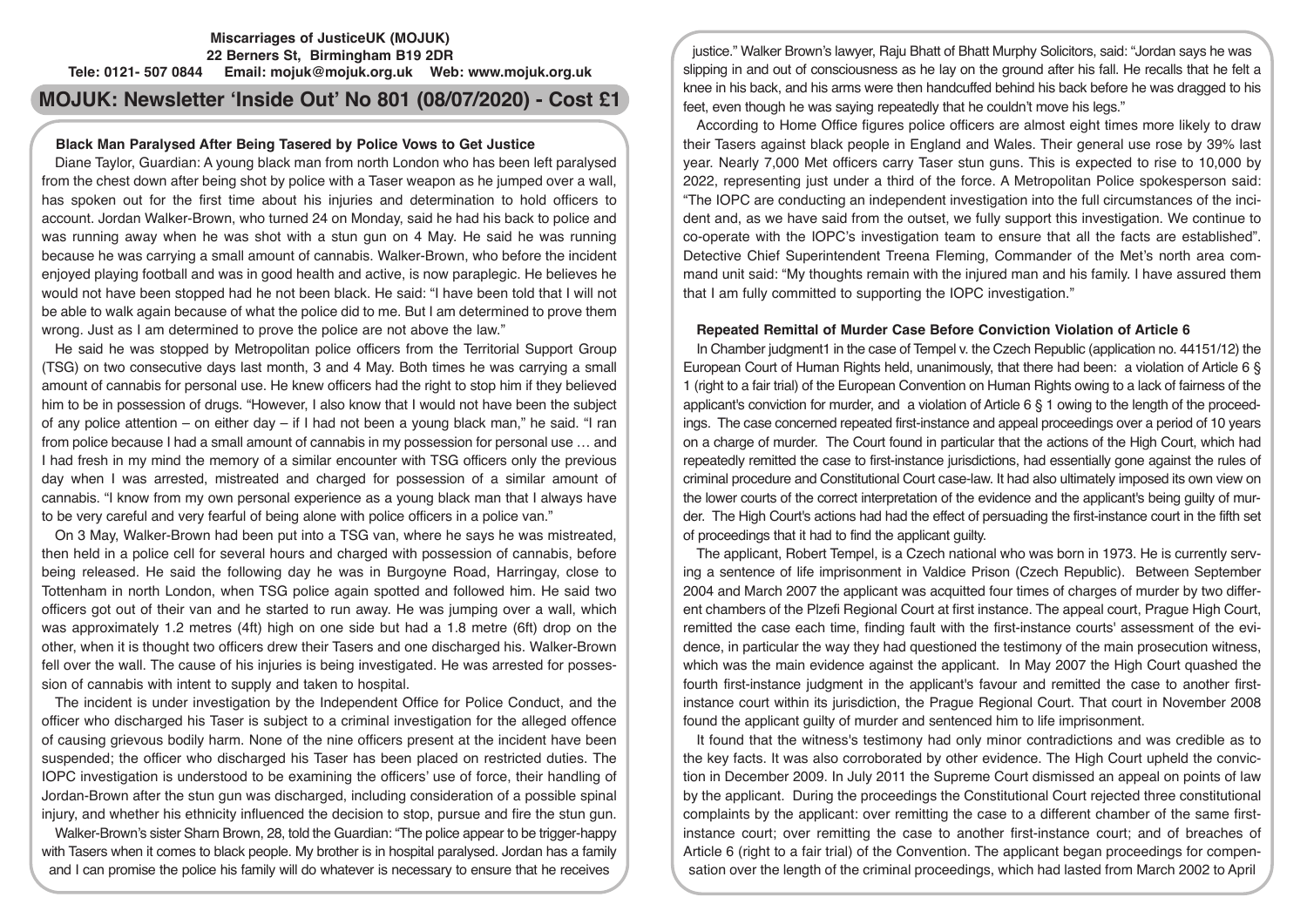2012. In 2013 the Prague 2 District Court found a violation of his right to a trial within a reasonable time, but dismissed his claim for compensation. That decision was upheld on appeal and by the superior courts, including the Constitutional Court in April 2016.

Decision of the Court Article 6 § 1 Fairness of the proceedings. The Court reiterated that it was primarily for national courts to interpret domestic law and that it could not question their view unless there had been a flagrant violation of such provisions. It noted that the High Court had twice applied Article 262 of the Code of Criminal Procedure to remit the applicant's case, once to a different chamber of Plzeri Regional Court and once to a different first-instance court, Prague Regional Court, which had ultimately convicted him. However, according to Constitutional Court case-law, a decision under Article 262 should be "entirely exceptional".

Furthermore, when quashing the first-instance judgments, the High Court had mainly criticised the lower court for its assessment of the evidence and of the credibility of the key witness. That approach seemed to be at odds with Article 263 § 7 of the Code of Criminal Procedure, as interpreted by the Constitutional Court, which stated that an appellate court was bound by the assessment of the evidence carried out by the court of first instance, unless it concerned evidence which the appellate court had dealt with itself at a public hearing.

Indeed, when the High Court had remitted the case to a different chamber of Plzeri Regional Court for a second time it had drawn alternative conclusions from the evidence than the first-instance court, without hearing the key witness. Subsequently, when it had transferred the case to a different court of first-instance, the High Court judgment had contained formulations that could be interpreted as suggesting that the first-instance court should reach different conclusions about the credibility of the witness and that the appellate court would only accept a conviction. The Court observed that such conclusions sat uneasily with the Constitutional Court's long-standing case-law that an appellate court could not assess the credibility of a specific witness unless it had heard the witness. Nor, according to that case-law, should it quash a judgment on acquittal unless the first-instance court's doubts about an accused's guilt were without any merit or under any circumstances, instruct a firstinstance court on whether or not it should find an accused guilty. The High Court had provided no reason to justify its decision not to hear the key witness directly and assess his credibility itself, although it would have been appropriate to give such reasons as the disagreement between the firstinstance and appeal courts had turned on that person's credibility.

Furthermore, the High Court should not have based doubts about the independence and impartiality of the judges of the first-instance court and its conclusion that that court had failed to comply with its binding instructions solely on the fact that the court had made factual findings and conclusions about the applicant's guilt which were different from its own view. The Court considered that the High Court's procedural approach could have led the Prague Regional Court to conclude that the only decision which the High Court would accept and which would bring the proceedings to an end was a guilty verdict. The succession of events strongly indicated a dysfunction in the operation of the judiciary, vitiating the overall fairness of the proceedings in the applicant's case. Accordingly, there had been a violation of Article 6 § 1 of the Convention.

Length of the proceedings.The Court first found that the applicant had not received adequate and sufficient reparation at domestic level for the damage caused to him by the protracted criminal proceedings, rejecting a Government objection and declaring this complaint admissible. It noted that the length of the proceedings - more than 10 years - was attributable mainly to the case being repeatedly remitted to the court of first instance. The applicant had in no way contributed to the delays, it had mostly been the public prosecutor who had

lodged the appeals. The Court thus could not regard the period of time that had elapsed as reasonable, finding a further breach of Article 6 § 1. Just satisfaction (Article 41). The Court held that the Czech Republic was to pay the applicant 12,500 euros (EUR) in respect of nonpecuniary damage and EUR 219 in respect of costs and expenses.

## **European Court of Human Rights Rules Azerbaijan Violated Right to Life**

Gherson Immigration: Last month, the European Court of Human Rights (ECtHR) issued its decision on a right to life case brought against Azerbaijan and Hungary. An Azerbaijani military officer who killed one Armenian citizen and attempted to murder another, was found guilty and sentenced to life imprisonment in Hungary (where the crimes were committed). During the criminal proceedings, the defendant admitted that the main motive behind the crimes was the Armenian ethnic origin of the victims. However, when a few years later the convicted criminal was transferred to Azerbaijan in order to serve the rest of his sentence there, he was pardoned by the president immediately on arrival in the country. He was also promoted, offered an apartment and awarded eight years' salary arrears.

The ECtHR found that Azerbaijan procedurally violated Article 2 of the European Convention of Human Rights (right to life), as the authorities of the country effectively impeded the full enforcement of the sentence for two crimes against life and health. However, the ECtHR decided there had been no substantive violation of the same article, as the criminal acted individually and did not represent the Azeri Government, even though he had served as a military officer at the time. This conclusion was however contested in the dissenting opinion of one of the judges and has already been criticised in the media and by the official representatives of the state of Armenia. Azerbaijan was also found to have violated Article 14 of the Convention (prohibition of discrimination) because it had been proven that the violent attack amounted to an ethnically motivated hate crime and the Azeri Government had later endorsed this act – by treating the criminal "as an innocent or wrongfully convicted person" who was "bestowed with benefits".

The applicants also claimed that Hungary should also be liable, as it executed the request for the criminal's transfer without obtaining the necessary assurances that his prison sentence would be duly completed in Azerbaijan. However, the Court found there were no violations by Hungary, as this state had performed all the obligations imposed by the Transfer Convention. The Head of the Press Service Department of the Ministry of Foreign Affairs of Azerbaijan has commented on the decision, noting "Armenia's intention to use the European Court as a tool in the smear campaign against Azerbaijan and its attempts to politicize this institution". The decision once again shows that a state cannot escape responsibility for arbitrary actions – even if they are duly authorised under its own criminal procedure rules.

## **Fast-Track Injustice and the 'Racist-Effect' on the Right to Protest**

Audrey Cherryl Mogan and Shina Animashaun, Justice Gap: In the wake of the Black Lives Matter protests across the country, Justice Secretary Robert Buckland and Home Secretary Priti Patel announced the Friday before last that courts should be prepared for 'fast-track' prosecutions. What this will mean in practice has not yet been made explicitly clear, but they have suggested that individuals who commit vandalism, criminal damage or assault police officers will be 'jailed within 24-hours' of arrest to defuse disorder. As legal observers and members of Black Protest Legal Support, this knee-jerk reaction came as a surprise. We witnessed firsthand the peaceful nature of the protests, despite overwhelming police presence. We saw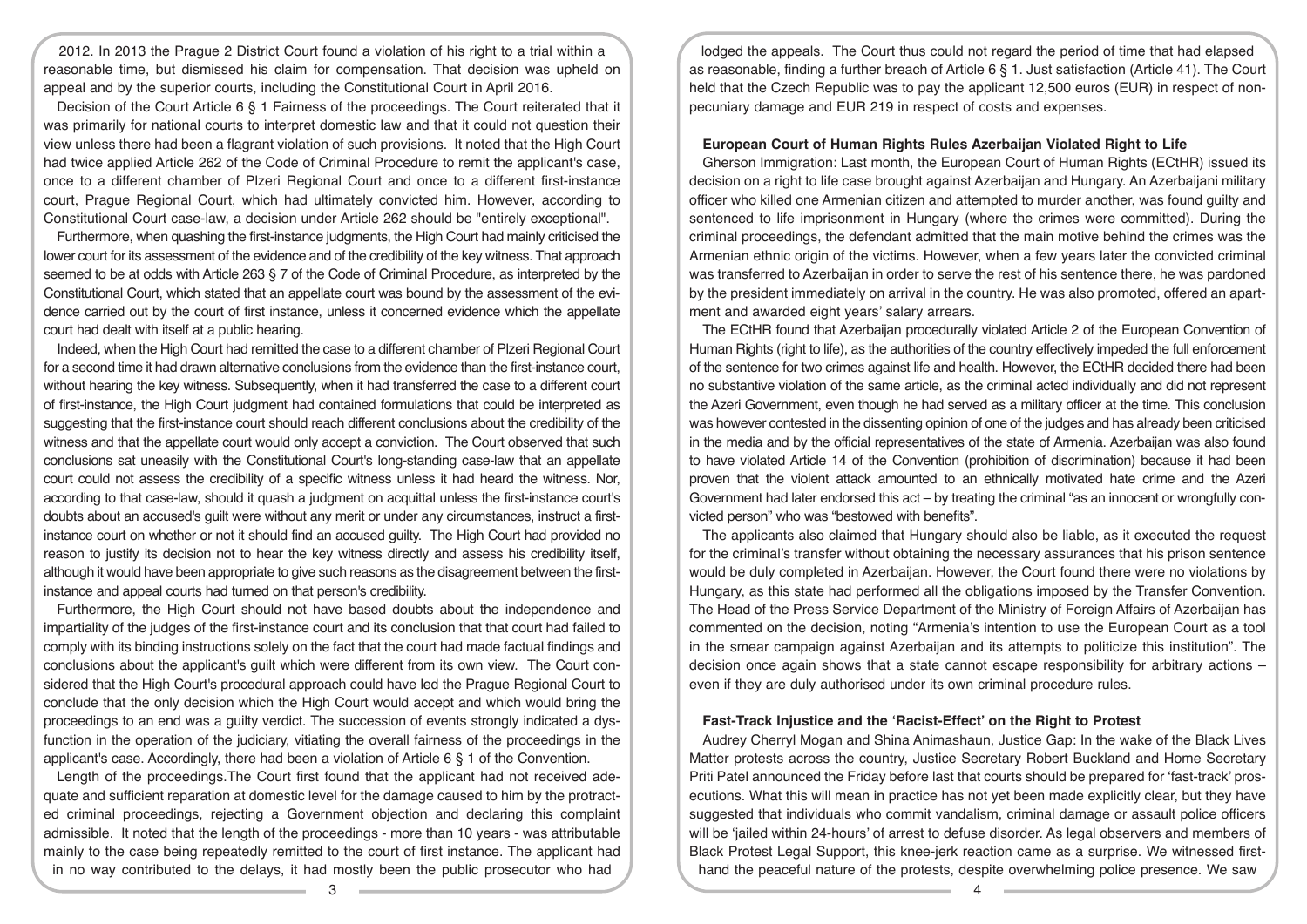the indiscriminate use of kettling, and intimidation and violence from police not only against protestors but legal observers as well. But as criminal barristers from BAME backgrounds, we are sadly accustomed to the way in which the criminal justice system discriminates on the basis of skin colour.

'Fast track' prosecutions are modelled on the highly problematic procedures put in place during the 2011 riots that sprung from the shooting of Mark Duggan who was shot and killed by the Metropolitan Police. In its previous iteration 'fast track' prosecutions saw children as young as 13 brought before the court, without parents or appropriate adults, in the middle of the night. As those arrested were brought straight to court, there was no consideration of diversion to protect children and young people from being unnecessarily criminalised – the impact of which will last the rest of their lives. Despite the presumption in favour of bail, there was a six-fold increase in remanding people in custody, regardless of the actual nature of their offending or whether they had ever been in trouble before. Such stark statistics certainly call into question whether the law and procedure for bail was properly considered on a case-bycase basis, or whether these decisions were the product of political pressure and panic.

Many of those convicted were sent straight to prison, with many judges and magistrates sentencing outside the Sentencing Council Guidelines. President of the Prison Governors Association, Eoin McLennan Murray, commented: 'There's a sentencing frenzy and we seem to have lost all sense of proportionality.' Take the case of Ursula Nevin, a mother of two from Manchester, who was jailed for five months for receiving a stolen pair of shorts. Or the 23 year-old student who was jailed for six months for stealing £3.50 worth of water bottles from a supermarket. There were many clear examples of injustice created by the 'fast track' process, and yet in the midst of peaceful protests we are told it will rear its ugly head again. But how does today's Black Lives Matter protests even compare to the 2011 riots? More than 3,000 people were arrested during the 2011 riots. At the time of the announcement from Buckland and Patel, from the around 137,500 people that had taken part in Black Lives Matter protests across the country, figures suggest a mere 135 had been arrested.

Priti Patel herself seemed clear on the 8 June in her address to the House of Commons that there was a 'criminal minority' amongst the mostly 'peaceful' protestors. So then why, now, is the government planning to implement procedures last put in place during riots, to be used against protestors? Compare these tactics to those used during the Extinction Rebellion protests where more than 30,000 people took part in protests over the course of weeks and months. Thousands of people were arrested, the courts were overflowing, but not once did we hear the same rhetoric.

The glaring difference? A significant majority of the Extinction Rebellion protestors were white. The Lammy Review commissioned by the government in 2017 to look at the treatment of BAME individuals in the criminal justice system and more recent government statistics paint a clear picture: Black people are more than nine times as likely to be stopped and searched when compared to white people; Black people are three times as likely to be arrested; Young black people are nine times more likely to be given an immediate prison sentence than their white peers. None of David Lammy's recommendations to address this disparity have been implemented. The Black Lives Matter protests are an absolutely vital response to racist policing, police brutality and a justice system heavily weighted against Black people – in the UK.

So for our Government to propose implementing a flawed 'fast-track' process, that will only exacerbate this disparity, during the most significant black civil rights protests this country has seen in decades, reeks of racist policy-making. Combine this with evidence that people who

have simply shown support online for the Black Lives Matter movement have been recalled on licence – it is more than what Lord Mance referred to as the 'chilling effect' on the right to engage in peaceful protest – it is the racist effect.

### **High Court Quashes Culpable Homicide Verdict Replaces it With Assault**

Scottish Legal News: The Appeal Court of the High Court of Justiciary has quashed a verdict of guilty of culpable homicide returned against a co-accused in a murder case, replacing it with a verdict of guilty of assault. Weir MacKay was originally tried for murder along with coaccused Alan Doherty, who was convicted as libelled. The appellant contended that the verdict reached was in contradiction of the directions given by the trial judge. He also appealed against his sentence of 14 years' imprisonment. The appeal was heard by the Lord Justice Clerk, Lady Dorrian, sitting with Lord Turnbull and Lord Pentland.

*Contributing Factor:* The original charge each accused faced was of assaulting the victim, Karen Young, by restricting her breathing and striking her with blunt implements. The charge on which the appellant was convicted was in the terms of assaulting the victim and by means unknown to the prosecutor meantime repeatedly inflicting blunt force injuries to her head and body, killing her. The appellant submitted that there was no evidence upon which the jury could have concluded that any injuries to the victim's head or body made a substantial contribution to her death. The jury deleted all parts of the libel which narrated the acts which had caused the victim's death and the verdict so returned ought to have been recorded as a verdict of assault. The evidence led during the trial suggested that the appellant's co-accused had carried out the attack upon Ms Young from which she died. Forensic examination found that DNA likely to have come from the appellant was found on a swab taken from Ms Young's left hand. Evidence was also led that the appellant had tried to use a credit card belonging to her in a shop in Port Glasgow shortly after the estimated time of death.

The post mortem examination concluded that Ms Young had suffered several blunt injuries to the head and face, which was in keeping with an assault. On the last page of the report, the cause of death was given as compression of the neck and cocaine and methadone intoxication, with blunt force injuries to head as a potential contributing cause. The appellant submitted that the charge was brought against him on the premise that he was acting in concert with Doherty. It was evident from the trial judge's report that there was no direct evidence of the appellant carrying out any assault personally. In his charge to the jury, the trial judge said that in order to prove murder, they would need to be satisfied that the accused did something to the victim that inflicted injury and was one of the causes of death or a substantial contribution. It was submitted for the appellant that based on that charge and the content of the forensic report there was no more than a theoretical possibility that the blunt injuries were a contributing factor.

*A More Obvious Cause Of Death:* The opinion of the court was delivered by Lord Turnbull. He began: "It is clear from the trial judge's charge that the Crown case against the appellant was presented on the sole basis that he had associated himself with everything that his coaccused had done to the deceased in the course of the whole attack on her. The trial judge summarised the Crown case against the appellant as being that he 'associated himself with whatever was going on'. The jury evidently did not accept this approach to the case." He continued: "There was an obvious link between the conduct which Doherty was responsible for and the victim's death. It was compression of the neck resulting in asphyxiation. Since, as the advocate depute explained, the verdict returned against the appellant was unexpected,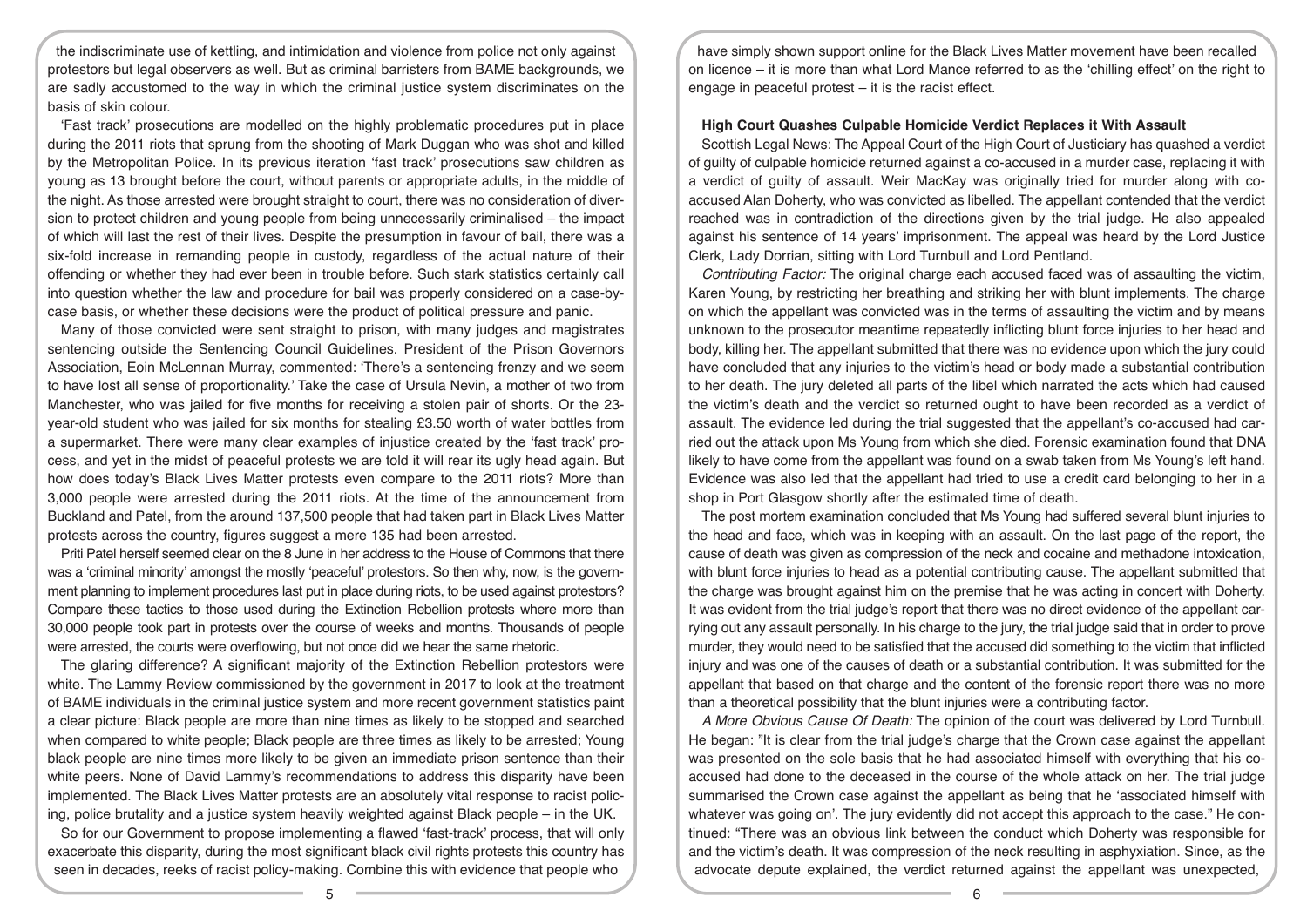there had been no focus in either the speeches or in the charge on the issue of causation in the context of the limited responsibility which was decided upon."

Accepting that the injuries the appellant was held responsible for were serious, he said: "There was a method by which they could have made an indirect contribution. The anxiety associated with the assault resulting in these injuries had the potential to cause adrenaline to circulate through Ms Young's body. In some circumstances an adrenaline surge of this sort could contribute to a cardiac arrhythmia. On whether this could have happened in this case, he said: "The fact that a pathologist cannot rule out a particular mechanism does not constitute evidence that this was in fact the actual mechanism of death. It could be different in a case in which there were no injuries capable of causing death on their own. In such a situation, in the absence of any other explanation, it may be that a forensic pathologist would be prepared to express the opinion that the stress of an attack had caused the deceased to suffer a cardiac arrhythmia which could not be detected at post-mortem examination."

He continued: "Such opinion evidence could then provide a legitimate basis for a jury to hold that death was in fact caused by a cardiac arrhythmia. In the present case there is a competing and far more obvious cause of death, namely the compression of the neck resulting in asphyxia." Referring to the post mortem report's assessment of the injuries, he concluded: "When the exercise of stripping out the blunt force injures for which Doherty alone was responsible is contemplated it becomes even clearer, in our opinion, that any link between the injuries for which the appellant was held responsible and the death of the victim becomes entirely speculative. In these circumstances we are persuaded that the submissions for the appellant should be given effect to." For these reasons, the verdict of culpable homicide was quashed and substituted with a verdict of assault. The court ordered that the case call again on a subsequent date to hear submissions in respect of the sentence to be imposed in respect of the amended verdict.

#### **Warnings and Lessons for Conspiracy Cases**

Richard Moss, Kings Bench Walk: Abstract This article considers the recent case of R v Johnson [2020] EWCA Crim 482 and its implications for practitioners drafting conspiracy indictments and advising clients in relation to them. Introduction: What conspiracy? Not a comment made on arrest, but something that should be at the forefront of every practitioner's mind when considering a conspiracy indictment. What is the precise conspiracy that is being alleged?

Those involved in conspiracy cases cannot say they have not been warned. "We venture to say that far too often…accused persons are joined in a charge of conspiracy without any real evidence from which a jury may infer that their minds went beyond committing with one or more other persons the one or more specific acts alleged against them in the substantive counts, or went beyond a conspiracy to do a particular act or acts."

So said the court in Griffiths [1968] 1 QB 589. This warning was reiterated in R v Shillam [2013] EWCA Crim 160 where the court further emphasised at paragraph 25: "The moral of the case is that the prosecution should always think carefully, before making use of the law of conspiracy, how to formulate the conspiracy charge or charges and whether a substantive offence or offences would be more appropriate."

In R v Johnson [2020] EWCA Crim 482 an appeal against conviction was upheld so far as one defendant was concerned. The case bears a salutary lesson for those drafting conspiracy indictments and those advising their clients in relation to such indictments to give careful consideration to what exactly it is said that the individual defendant is said to have conspired or agreed to do.

General principles: This article will not rehearse the law of conspiracy, but some of the key principles as set out in Johnson at paragraph 25 et seq are worthy of repetition (with emphasis added): " 25. It is of the essence of a conspiracy that there must be an agreement to which the defendant is a party and that each defendant charged with the offence must be proved to have shared a common purpose and design, rather than similar or parallel purposes and designs, see for example, Shillam [2013] EWCA Crim 169 at [19]-[20].

26. However, it is possible for the evidence to show the existence of a conspiracy of narrower scope and involving fewer people than the prosecution originally alleged, in which case it is not intrinsically wrong for the jury to return guilty verdicts accordingly: Shillam at [20].

27. What are referred to as 'chain' conspiracies and 'wheel' conspiracies are different in structure. In a chain conspiracy, A agrees with B, B with C and C with D. In a wheel conspiracy: A at the hub recruits B, C & D. In each it is necessary that the defendants must be shown to be a party to the common design and aware that they are part of a common design to which they are attaching themselves…

28. The need to show a common design and an awareness of the common design highlights the danger to the prosecution of charging a single conspiracy rather than what may be a series of substantive offences or different conspiracies, when the offending involves a group of people over a substantial period. Such offending may, on proper analysis, be the result of a series of transactions or agreements, and a single conspiracy may be impossible to prove, see Mehtab [2015] EWCA Crim 1260."

R v Shillam: Many readers will be familiar with Shillam. That case was said to involve a wheel or chain conspiracy with R at the head of the conspiracy. From the judgment it is unclear whether the Crown nailed its colours to the mast as to whether it was a wheel or a chain.

The jury should have been directed that they first had to consider the guilt of R. If he was not guilty then the other defendants should be acquitted. If he was guilty the jury should then have been directed to consider: "that if they were sure of his guilt, they must then consider whether the prosecution had proved as against each of the other defendants that they shared a common purpose or design (as distinct from separate but similar designs) so as to be a party to the same conspiracy, i.e. a conspiracy wider than the supply of cocaine to that particular defendant"

The court described the Appellant's role as no more than a regular buyer of drugs from R which he would sell to his own customers. There was no evidence of phone contact between him and any other conspirator other than R. He was distinct from being an agent acting for R as part of a single network. To regard him as part of the same wider conspiracy would be, in the court's view, to include every person from the original wholesaler down to the end user.

The decision demonstrates the need to focus upon whether there is a common purpose or design as opposed to separate but similar designs. This obviously begs the question as to where a common purpose ends and a separate design begins? In Shillam the fact that he was selling for his own benefit as opposed to those higher up the chain seems to have been determinative. This was not, however, the case in Johnson. Each case will of course turn on its own facts, but Johnson offers some useful illustrative examples.

R v Johnson - Background: Johnson involved a defendant W prosecuted under an indictment known as Sidra 1. W gave evidence under a SOCPA agreement against a number of defendants who were then prosecuted under an indictment known as Sidra 2.

The utility of the case is that it sets out the distinct roles of each defendant in the conspiracy and why or why not they should be held to be conspirators. The Sidra 2 indictment was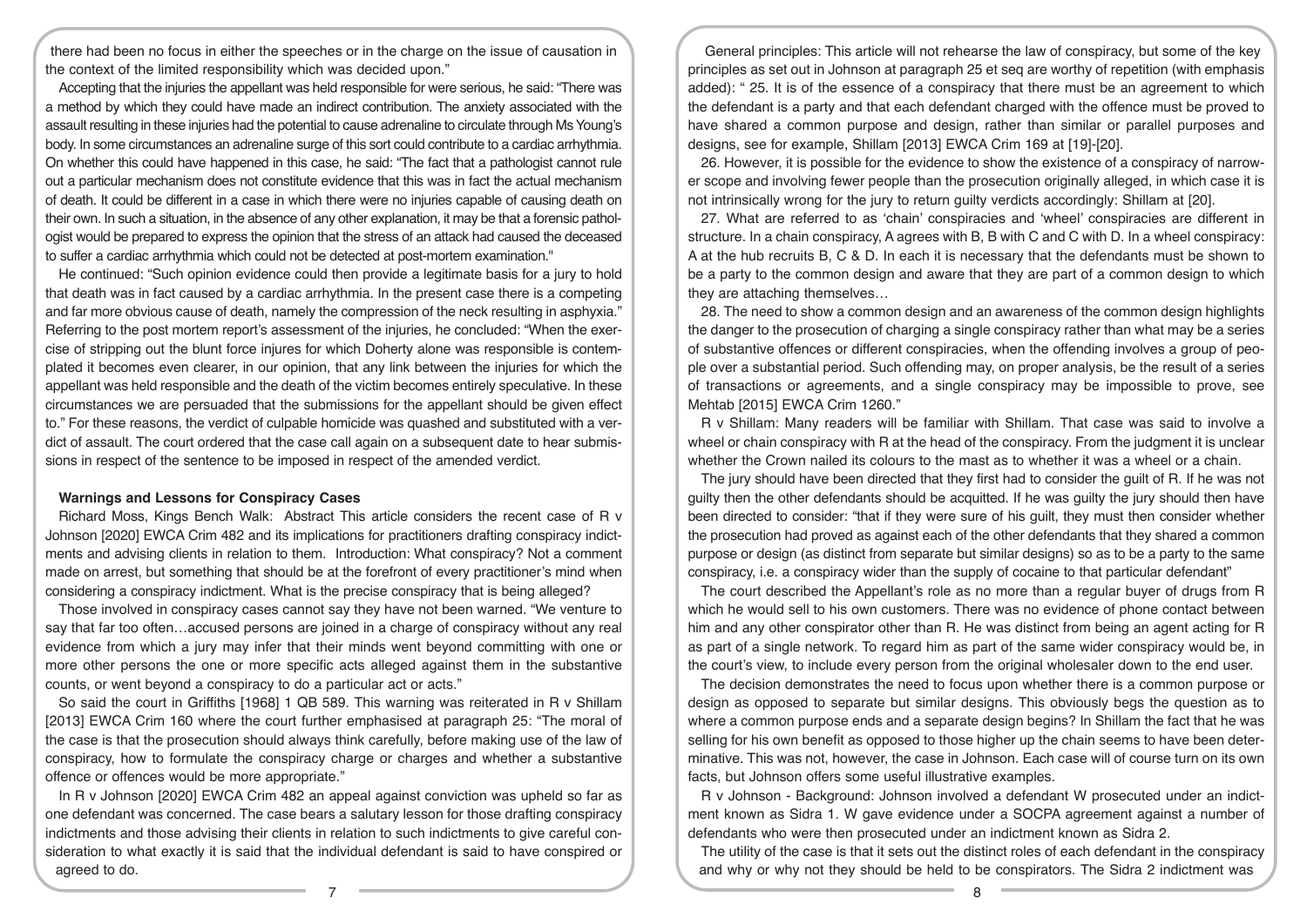drafted in these terms: "Between the 1 January 2014 and 1 June 2015 conspired together with other persons to supply a controlled drug of Class A, namely cocaine, to another." A defendant DS pleaded to that indictment thus proving the existence of that conspiracy.

The facts of the case for the purposes of this article can be summarised thus. W ran two cocaine safehouses maintained by three others. They assisted with mixing the drugs, delivering and collecting. When W was out of the country his operation was run by Wi, his right-hand man. Following a police raid on his safehouses W used R to provide a safe house and deliver drugs. During the indictment period W supplied cocaine to Bl, a major supplier in his own right, who also leant money to W. Bl and W had been charged under Sidra 1.

Another important piece of evidence from W was that the terms of business were that the purchaser of cocaine at this level would be given a specified time to pay to allow them to realise the money through their own onward supply. As the court put it "onward supply was a necessary precondition to payment". It was therefore important as to the interest of a party in onward supply. The various Appellants were said to be involved in the supply of W or the onward sale of the cocaine supplied by W.

The Appellants arguments can be summarised thus. Those that we can term as "wholesalers" argued that there was evidence of supply to W but nothing to suggest they were party to an agreement for onward supply by W. For those further down the chain that we can terms as "dealers" they submitted that there was no evidence of an agreement with W for onward supply by them. In the alternative they argued that if the Crown could demonstrate that there were any such agreements then they were no more than a series of distinct agreements. Fundamentally they argued that there was no evidence of a common purpose or design. A broad intention to supply cocaine was insufficient to establish a common purpose. The prosecution contended that the conspiracy encompassed those involved in the Sidra 1 indictment. It involved the purchase of wholesale cocaine for onward transmission to others whether diluted or undiluted in order that they should supply it within a relatively confined geographical area.

 $R$  v Johnson – Individual Appellants: Those held to be part of the conspiracy on appeal  $A - A$ supplied W and dealt with Wi in W's absence. Given the quantity and purity he would have known that it was to be diluted for onward supply. Even if A did not know the specific persons that it was to be supplied to, he would have known, stating the obvious somewhat, that some person(s) would have been in the chain of recipients. The court was satisfied that A was party to a wider agreement involving W's onward supply of the drugs supplied by A to him.

Be and McB – These were bulk purchasers from W. They introduced W to Bl and were also linked with Wi and R. They supplied to S to whose home they went with W. S paid W for drugs supplied to him by Be and McB. According to the court there was "clear evidence" they shared a common purpose with W. They must have had an appreciation of the scale of the operation and that it went beyond their own supplying with W.  $J - J$  was a wholesale supplier to W. He was aware of one of W's safehouses and that W was cutting cocaine behind the back of Bl. He communicated with Wi whilst W was out of the country. The court stated there was evidence that J knew about and had an interest in W' s activities with the drugs supplied to him by J.

R v Johnson – The successful Appellant:  $C - C$  was a lower level dealer. He received cocaine from W in a quantity beyond personal use. He dealt with Wi when W was out of the country. W supplied C as he was a cash buyer and had a network of customers. There was no evidence to show that C knew where W sourced the drugs from. Though, at the risk of stating the obvious, it was said to be a reasonable assumption that they must have been

sourced from somewhere with the money being paid back up the line to W and onwards.

In allowing the appeal the court said at paragraph 51: "Whilst it may have been open to the jury to conclude that [W] and [C] were parties to an agreement which involved [C's] onward supply of the drugs, we do not think that the evidence in his case was sufficient to establish that [C] was party to the larger conspiracy. The particular features which have led us to different conclusions for the other appellants are not present for [C]."

Understanding R v Johnson: The notion of common purpose as opposed to distinct but similar purposes is perhaps more clearly demonstrated in Shillam, discussed above, than in Johnson. When one considers the roles of the various Appellants in Johnson at first blush one may consider C to have been somewhat fortunate. C certainly bears similarity to the successful Appellant in Shillam in that they were both regular buyers from the central figure in the conspiracy but then distributed through their own network as opposed to a network controlled by or leading back to the said central figure. The same can be said, however, for the conspirators Be and McB.

Johnson is an interesting case as Wi, though central, was not placed at the top of the chain. He was, however, the key link in the conspiracy with those above him, such as Bl, A and J and those below such as Be and McB. Since this network operated on a basis of buy now pay later one can readily understand that the wholesalers supplying W shared a common purpose with W for the onward supply of that cocaine which would ultimately benefit them all.

The dividing line for the mid-level dealers Be and McB when contrasted with C is much finer. The features of evidence which the court suggested lead to Be and McB being caught by the conspiracy included a connection with the right-hand man Wi, supplying S with S paying W and an appreciation of the scale of the operation. It must also be remembered that they introduced W to Bl.

The court, however, made similar observations regarding C as to money being paid back up the line, which would indicate one may think an appreciation of the scale of the operation. Equally C was connected with Wi. So dealing for your own benefit was not enough to extricate McB and Be from the conspiracy in contrast to Shillam and C for whom it was. Additionally appreciation of the scale of the operation was another factor deemed sufficient to implicate McB and Be, but not C. Furthermore connection with other conspirators, in the cases of McB, Be and C all were connected with Wi, cannot be viewed in and of itself conclusive of involvement in the conspiracy.

Johnson does not therefore provide a clear and unequivocal list of what will ensnare you in a conspiracy and what will allow you to wriggle free. It, as with any case, turns upon its own facts. It does, however, provide a useful application of Shillam in that one can say that onward dealing for one's own benefit may be insufficient to extricate yourself from a conspiracy. Equally connections with co-conspirators and awareness of the scale of an operation may not be sufficient for a defendant to be found to be part of a conspiracy. Ultimately C seems to have been involved or aware, but not quite as involved or aware as the other Appellants. The court accordingly drew the conclusion that he was therefore not sufficiently involved or aware to be a part of the common purpose. Mutual benefit as opposed to geographical location appears to have been more of a determinative factor for the court in establishing what the common purpose in fact was.

Conclusion: Returning to the title of this article "What conspiracy?" Johnson serves as a useful reminder of the earlier warnings of the courts as far back as Griffiths. When considering conspiracy indictments the central focus must be upon what the precise common purpose that the defendants are said to be agreeing to is. Is it in fact a common purpose as opposed to distinct but similar designs. If the latter then a series of substantive counts or separate conspiracies should be laid. There are no hard and fast rules as to what behaviour and acts will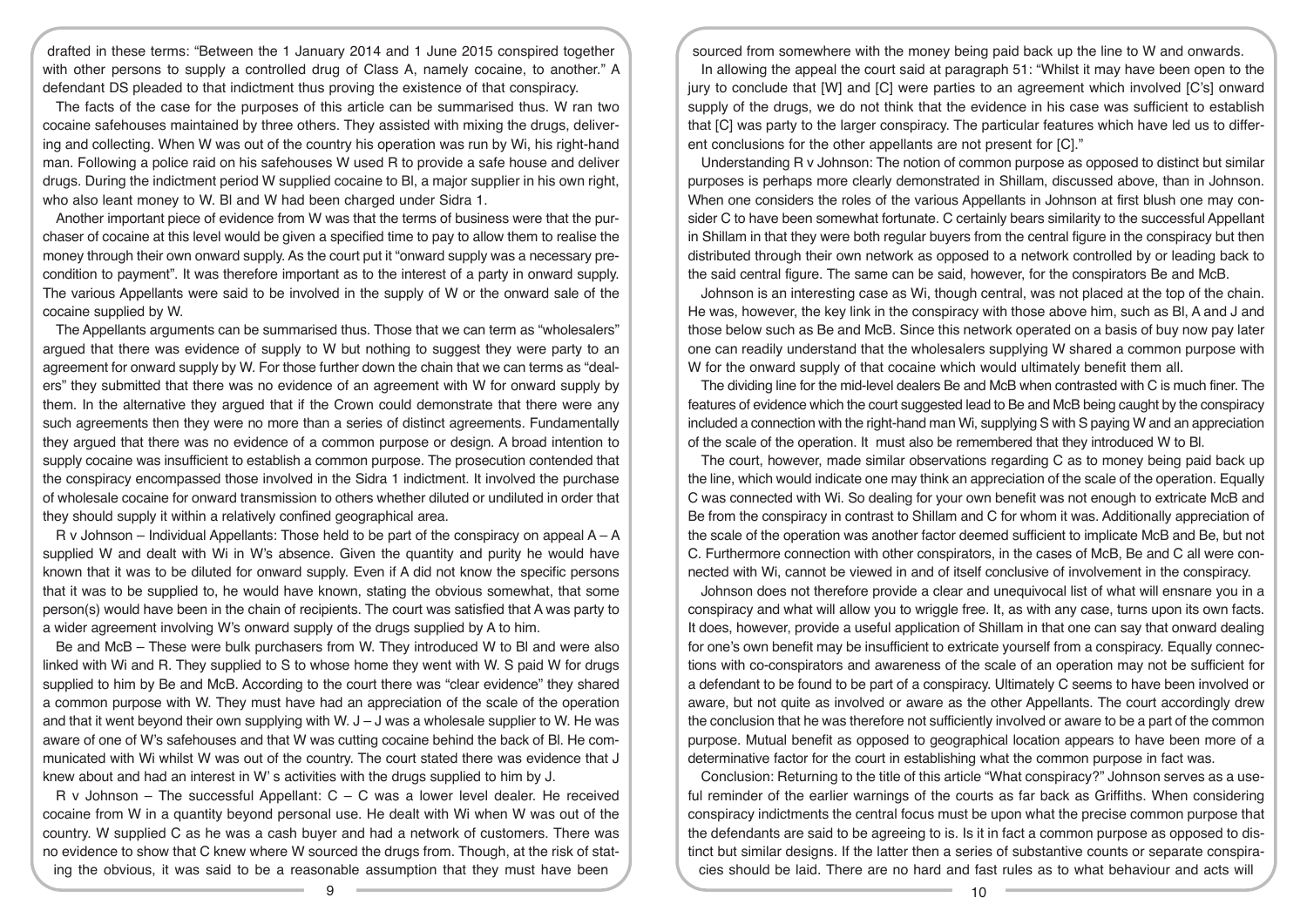implicate and those which will extricate in drug conspiracies. Johnson certainly illustrates that onward dealing for your own benefit is insufficient in and of itself. There is nothing wrong with standard drafting practice of conspiracy to supply a drug of a particular class within a defined time period, but prosecutors need to be cognisant of the requirement to properly identify what that conspiracy is said to involve. A general assertion of an intention to supply a drug is not enough to establish a common purpose or design. One must really burrow down to the essence of what the purpose is said to be. Prosecutors drafting such indictments must have this at the forefront of their minds and those advising their clients in such cases must be ready to take the prosecution to task as to what the precise purpose is that they are alleging.

#### **UK - 'Black Lives Matter' - Taking Legal Action to Combat Police Brutality**

Duncan Lewis Solicitors: Multiple instances of police misconduct have been brought to the public attention as a result of the recent Black Lives Matter movements. The misconduct highlighted has ranged from discrimination against black, Asian and minority communities to overt, unjustified and unnecessary violence – which might unequivocally carry the title 'brutality'. When police officers behave in this manner, it is likely to constitute a breach of S6 HRA and would therefore constitute a breach of an individual's human rights. Section 6 of the Human Rights Act 1998 (HRA) makes it unlawful for a public authority to act in a way that is incompatible with person's rights under the European Convention on Human Rights ('ECHR'). As a public authority, the police must observe S6 HRA and refrain from behaviour which might contravene ECHR rights. Unfortunately, many people affected by misconduct at the hands from the police may not be aware of the legal options available to them. There is much that can be done to ensure justice is pursued and redress achieved. Claims against the police involve a variety of circumstances and include: Protest related - Wrongful arrests - Assault and battery-False imprisonment / Deprivation of liberty - Unlawful searches

Making a complaint: It is possible to make complaints against the police, against a particular force, an individual officer and any other member of police staff. Complaints can relate to those claims mentioned above but also in some circumstances where police have not followed correct procedures or have otherwise contravened their own Code for Professional Conduct. Complaints made to the police in England and Wales should be made to the relevant police force and can sometimes be investigated, or managed, by the Independent Office for Police Conduct ('the IOPC').

It is possible to make a complaint without legal assistance. It is, however, important to remember that complaints are taken seriously and can form the basis of later litigation. What is said in those complaints is therefore very important. Each year, police forces pay considerable compensation to those who are able to evidence misconduct. With the assistance of specialist solicitors, identifying that evidence and presenting your case increases the likelihood of compensation being awarded and justice being served.

Inquests: In the event of a death occurring as a result of police conduct, a coroner's inquest may be held. Inquests are opened to investigate a number of things, including how the death happened and then recording this as a fact. An inquest is not designed to 'pass judgment' and cannot therefore seek to identify criminal or civil liability, although a coroner may uncover evidence of such liability during the course of proceedings. Inquests can be extremely important in identifying police misconduct and securing an element of closure for a grieving family. Inquests can be extremely stressful and overwhelming but our department has wide experience of handling inquests investigating deaths.

Police forces in England and Wales effectively have a single role, which is to maintain law and order. The majority of officers are committed to that role and act lawfully. With that in mind, it is all the more important to identify and challenge those who act unlawfully, whether those acts are as a result of recklessness and/or incompetency or are instead borne out of malice and intent. By highlighting and challenging misconduct and abuses of power – whether wielded by the police, prison authorities or immigration detention centre staff – justice can be served to those who have suffered. In addition to this, the misconduct can also be 'checked' and stopped. It can be ameliorated through discipline, training or financial penalty, ultimately ensuring the delicate relationship of trust which exists between a police force and the public which it serves, is not allowed to degenerate into an imbalanced and abusive one.

#### **Open Prisons During Corona – Frustration at Continued Suspension of Release To Work**

Three men's open prisons were found by HM Inspectorate of Prisons to have taken successful action to protect prisoners from COVID-19 but the continued suspension of release to work in the community was having a negative impact. Inspectors visited HMP/YOI Thorn Cross, HMP Ford and HMP Sudbury, three prisons holding category D prisoners, on 9 June 2020. Peter Clarke, HM Chief Inspector of Prisons, said: "Many of these prisoners will have worked their way down the prison security categories and will be coming to the end of their sentence.

"Release on temporary licence (ROTL) is a key focus of open prisons and is of great importance to effective resettlement back into the community […] ROTL aims to enable prisoners to undertake work, education or training in the community, maintain contact with their family or significant people in their lives and access community services and support." However, ROTL opportunities were suspended at the three prisons on 23 March 2020, except for prisoners with jobs in the community that were designated as key worker roles.

Inspectors noted that the suspension of ROTL was necessary at the start of the restricted regime to minimise the spread of COVID-19. However, Mr Clarke said, "11 weeks later we found a sense among prisoners that the establishments had lost their purpose. "Many prisoners had worked for years to gain the opportunity to move to open conditions, and evidence a reduction in their risk of reoffending and build or re-build ties with family and the community; others had been working out in the community for some time and had begun to build a new life even before release. Prisoners felt the loss of opportunity keenly and levels of frustration were high. Most understood the need for the restrictions, but were anxious to know when they would be relaxed in line with the lifting of some restrictions in the community."

Inspectors also found variations in the way the prisons identified essential workers between the sites. At Ford and Sudbury, a limited number of prisoners had been accepted as essential workers and continued to attend work in the community, but at Thorn Cross no prisoners had been deemed essential workers. There was also a striking variation between the prisons in measures in place to limit the risk of infection. At Thorn Cross the external doors to the house units were locked for much of the day with prisoners only allowed outside at their designated exercise times, "which was at odds with the ethos of an open prison and not defensible." At Ford and Sudbury, prisoners continued to enjoy the freedom of an open prison, as long as they adhered to social distancing rules. Prisoners who were most vulnerable to self-harm, isolation or well-being issues were supported well. Living conditions were reasonable but almost all education had stopped and most workshops were closed, which left prisoners with little to do during the day. Social visits and ROTL aimed at promoting family ties had also been suspended, which deeply affected prisoners.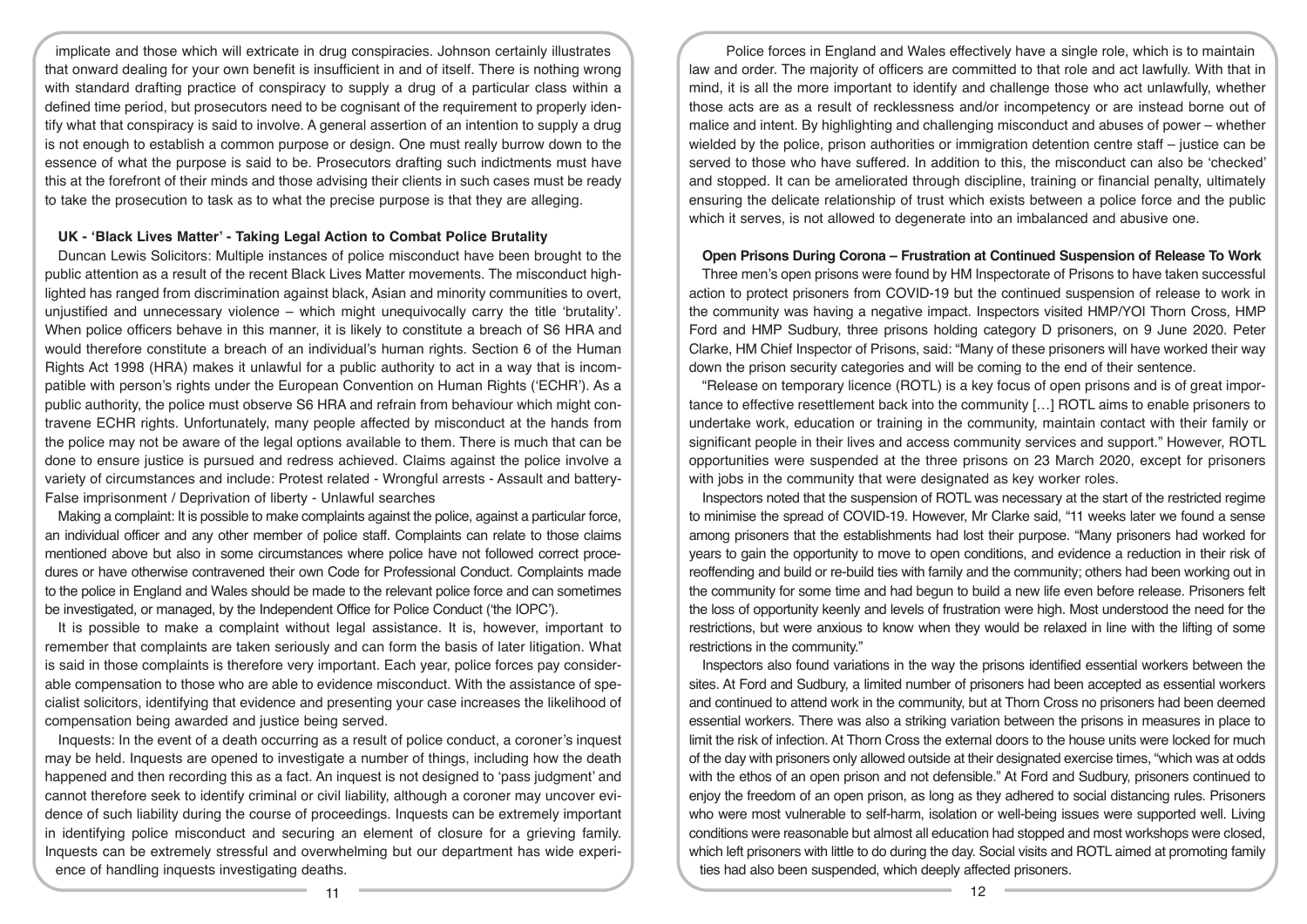## **Legal Limbo For Children: the Risks of Turning 18**

Áine Kervick, Kingsley Napley: The impact of Coronavirus is significant and far-reaching for all children and young adults. For a youth justice system creaking under strain with serious delays, the lockdown has only compounded the problems and brings a raft of serious consequences. Timely justice is ever more important. A recent report by the Youth Justice Legal Centre has highlighted the prevalence and consequences of lengthy delays in the youth justice process. The report highlighted the most recent official data which shows that 1,400 offences a year are committed by children who turn 18 prior to conviction. However, this is a significant underestimate and the number is expected to rise, not least due to the current crisis and rising backlog within the police, CPS and courts. Any delay between an offence taking place and a child or young person being processed by the youth justice system is unacceptable but unfortunately all too common. It can take months and often years for a police investigation to conclude or for the CPS to reach a charging decision. Further delays arise due to court availability.

When a child turns 18 prior to appearing in court they lose the protections afforded to children within the youth justice system which include: Anonymity; Out of court disposals available to children (under 18); Specialist Youth Court; Alternatives to custody offered to children; Child sentencing guidelines which consider immaturity and likelihood of reoffending.

Recommendations: The Youth Justice Legal Turning 18 report lists a number of much needed recommendations including fast tracking cases involving children, retaining anonymity where an offence was committed when under 18 and ensuring that there is a maximum time limit for children who are Released Under Investigation by the police. Children's brains and maturity are constantly developing. A child that commits an offence at 13 is an entirely different person when charged at 15. If the youth justice system is to meet its aims of preventing reoffending and operating with a child centred approach the relevance of age at the time of the offence has to be considered.

Research and Case Law:There is a wealth of research around the Age Crime Curve which shows that peak offending occurs during adolescence and young adulthood before it tails off. Recent neuroscience research indicates that brain maturation occurs around 25 years of age and that teenagers and young adults are very susceptible to peer pressure. Recent case law has begun to consider these developments in what has been described as a "modern approach" to sentencing.

Final thoughts:There is a growing body of case law that recognises turning 18 is not a "cliff edge" upon which a child transforms into a fully mature adult. The youth justice sentencing guidelines are also increasingly being referred to as relevant for young adults. These developments are welcome and overdue. However, whilst the police, CPS and judiciary catch up with this modern approach it is vital that children and young adults who come into contact with the youth justice system receive appropriate legal advice and are able to raise these crucial arguments at the earliest stage of an investigation. It is not in any young person's interest to reach the Court of Appeal before someone understands and applies the guidelines to their particular case.

#### **Satybalova and Others v. Russia**

The case concerned a family's complaint that their relative, Marat Satybalov, had died as a result of severe ill-treatment by the police. The applicants are Madina Satybalova, Luiza Satybalova and Taisa Nartayeva who were born in 1961, 1968 and 1940. They are respectively the sister, wife and mother of Marat Satybalov, who was born in 1974. The first applicant lives in Khasavyurt and the other applicants in Aksay, the Khasavyurt district, Dagestan. Mr Satybalov and two friends, Mr M.Sh. and Mr M.G., were apprehended by the police on 2 May 2010 after stopping to buy painkillers

from a pharmacist. The police dragged the three men out of their car and hit them with the butts of their machine guns. They were then taken to the local district police station where the beatings continued, while they were repeatedly asked why they had long beards.

Four other friends, who had gone to the station looking for Mr Satybalov, Mr M.Sh. and Mr M.G., were also subjected to beatings. They were released when a relative who was a law-enforcement officer intervened on their behalf. Mr Satybalov, Mr M.Sh. and Mr M.G. were held overnight in the police station, and released the next day after being brought before a judge and fined for an administrative offence, namely failing to obey the lawful orders of the police. The applicants noticed that all three men had injuries on their release. Mr Satybalov in particular could not stand up, was covered in scratches and bruises and part of his beard had been pulled out. His state of health worsened and his family took him to hospital where he died on 7 May 2010 after suffering extensive internal bleeding.

Mr Satybalov's mother immediately complained to the Dagestan prosecutor's office, requesting the prosecution of those responsible for her son's ill-treatment and death. Mr Satybalov's friends were interviewed, describing in detail the beatings they had all been subjected to. An internal police inquiry confirmed the use of force against Mr Satybalov and recommended that disciplinary measures be taken against certain officers. It also found that the officers implicated in the incident had given false information when questioned about Mr Satybalov's detention.

However, the investigation, suspended five times between 2010 and 2015 for failure to identify those responsible for the ill-treatment, is currently still ongoing. The supervisory bodies have repeatedly ordered that urgent measures be taken, such as examining the crime scene and identifying those officers on duty on the day of the incident, without success.

Relying in particular on Article 2 (right to life) and Article 3 (prohibition of torture and inhuman or degrading treatment), the applicants alleged that their relative had died as a result of severe ill5 treatment by the police and that the domestic authorities had failed to effectively investigate their allegations. Also relying on Article 5 (right to liberty and security), they alleged that his detention at the police station between 2 and 3 May 2010 had been unlawful and arbitrary. Violation of Article 2 (right to life) – in respect of Marat Satybalov: Violation of Article 2 (investigation): Violation of Article 3 (torture) – in respect of Marat Satybalov Violation of Article 5. Just satisfaction: EUR 10,000 to Luiza Satybalova and EUR 8,000 to Taisa Nartayeva (pecuniary damage), EUR 80,000 to the applicants jointly (non-pecuniary damage) and EUR 2,500 jointly (costs and expenses)

#### **R v Hilton (Respondent) (Northern Ireland)**

On 22 September 2015 Bernadette Hilton was convicted of three offences contrary to section 105A of the Social Security Administration (Northern Ireland) Act 1972. Following conviction, Ms Hilton was committed to the Crown Court and that court was asked to make a confiscation order under section 156 of the Proceeds of Crime Act 2002. The application was heard by His Honour Judge Miller QC on 20 October 2016. He made a confiscation order in respect of £10,263.50, which was the equivalent of Ms Hilton's half share of her matrimonial home. Ms Hilton appealed against the order.

The Court of Appeal decided that Section 160A(2) of the Proceeds of Crime Act 2002 required that, at the time of making a confiscation order, the Crown Court must give to anyone who is thought to hold an interest in the property an opportunity to make representations on whether a confiscation order should be made and, if so, in what amount. The failure to give Ms Hilton's estranged partner and the building society the chance to make representations was "fatal to the decision of the judge" and the confiscation order was thus invalid. The Director of Public Prosecution appeals to this Court.